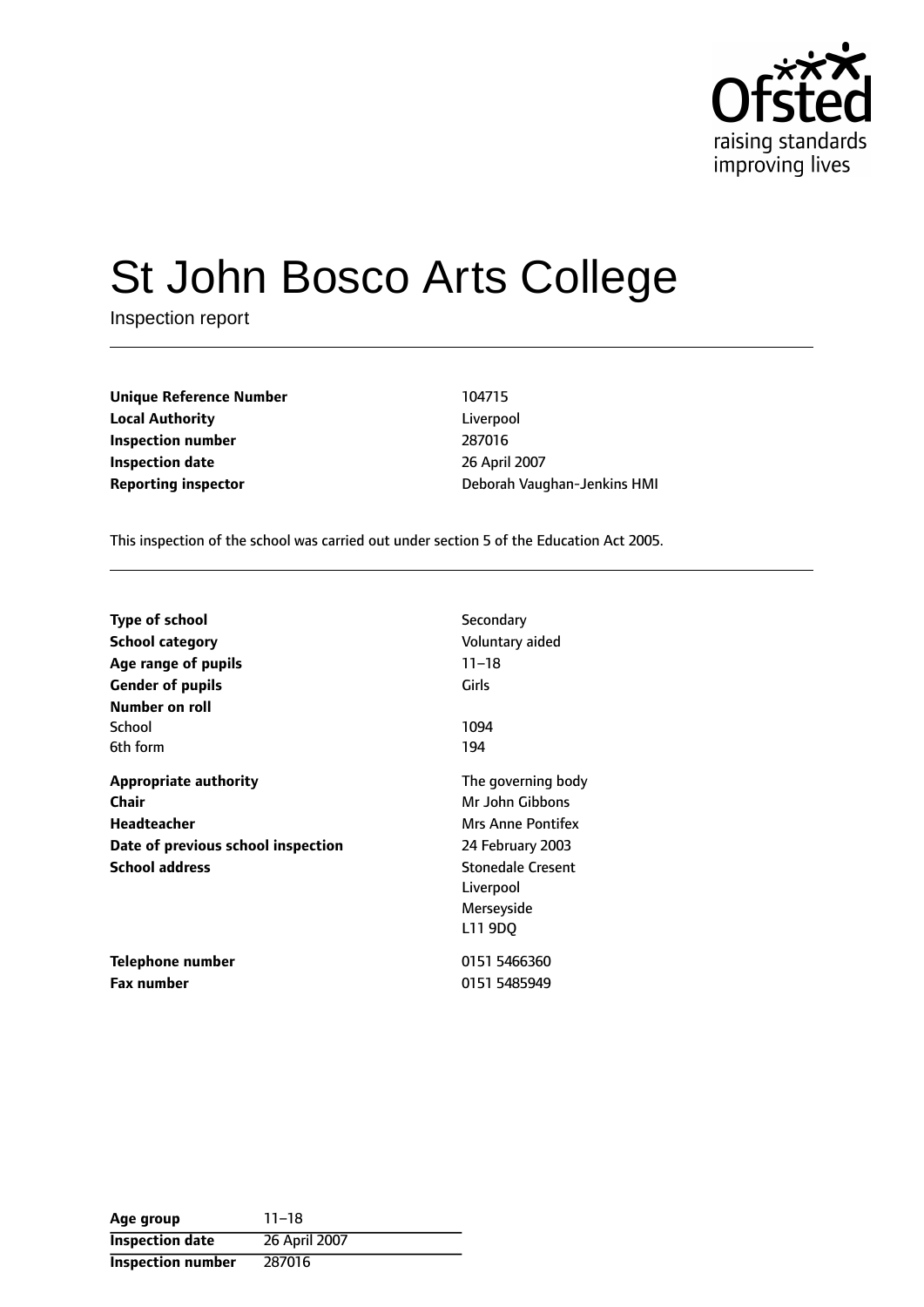.

© Crown copyright 2007

#### Website: www.ofsted.gov.uk

This document may be reproduced in whole or in part for non-commercial educational purposes, provided that the information quoted is reproduced without adaptation and the source and date of publication are stated.

Further copies of this report are obtainable from the school. Under the Education Act 2005, the school must provide a copy of this report free of charge to certain categories of people. A charge not exceeding the full cost of reproduction may be made for any other copies supplied.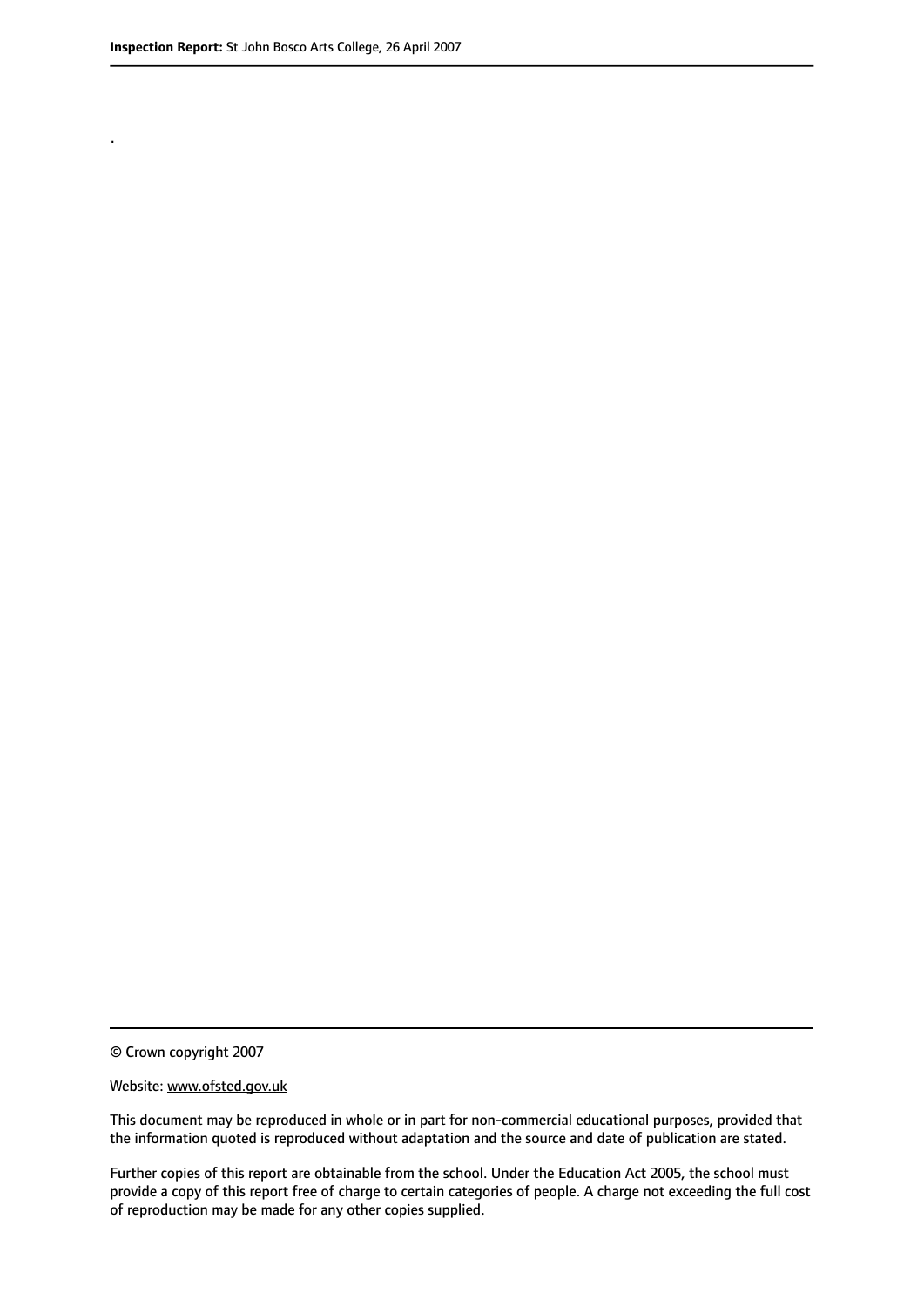# **Introduction**

The inspection was carried out by one of Her Majesty's Inspectors and one Additional Inspector.

## **Description of the school**

St John Bosco's Arts College is an average-sized Catholic Salesian college for girls aged 11 to 19, approximately six miles from the centre of Liverpool. Of the 1,094 students, 194 study in the sixth form. The college is located in an area of high social and economic deprivation. A much higher than average proportion of students is eligible for free school meals. Students enter the college with broadly average ability. Over a quarter of students have learning difficulties and/or disabilities, although there are fewer with a statement of special educational need. The vast majority of students are of White British heritage and very few have English as an additional language. Around 90% of students are of Roman Catholic faith. The college was granted specialist school status for visual and performing arts in September 2004 and recently gained re-designation of its Healthy Schools Award, SportsMark Award and Investors in People status. Since 2005 the college has been working as part of the Alt Valley Collaborative with four other high schools and two special schools in order to offer a wider range of programmes. The college is the host site for the Bosco City Learning Centre (CLC).

## **Key for inspection grades**

| Grade 1 | Outstanding  |
|---------|--------------|
| Grade 2 | Good         |
| Grade 3 | Satisfactory |
| Grade 4 | Inadequate   |
|         |              |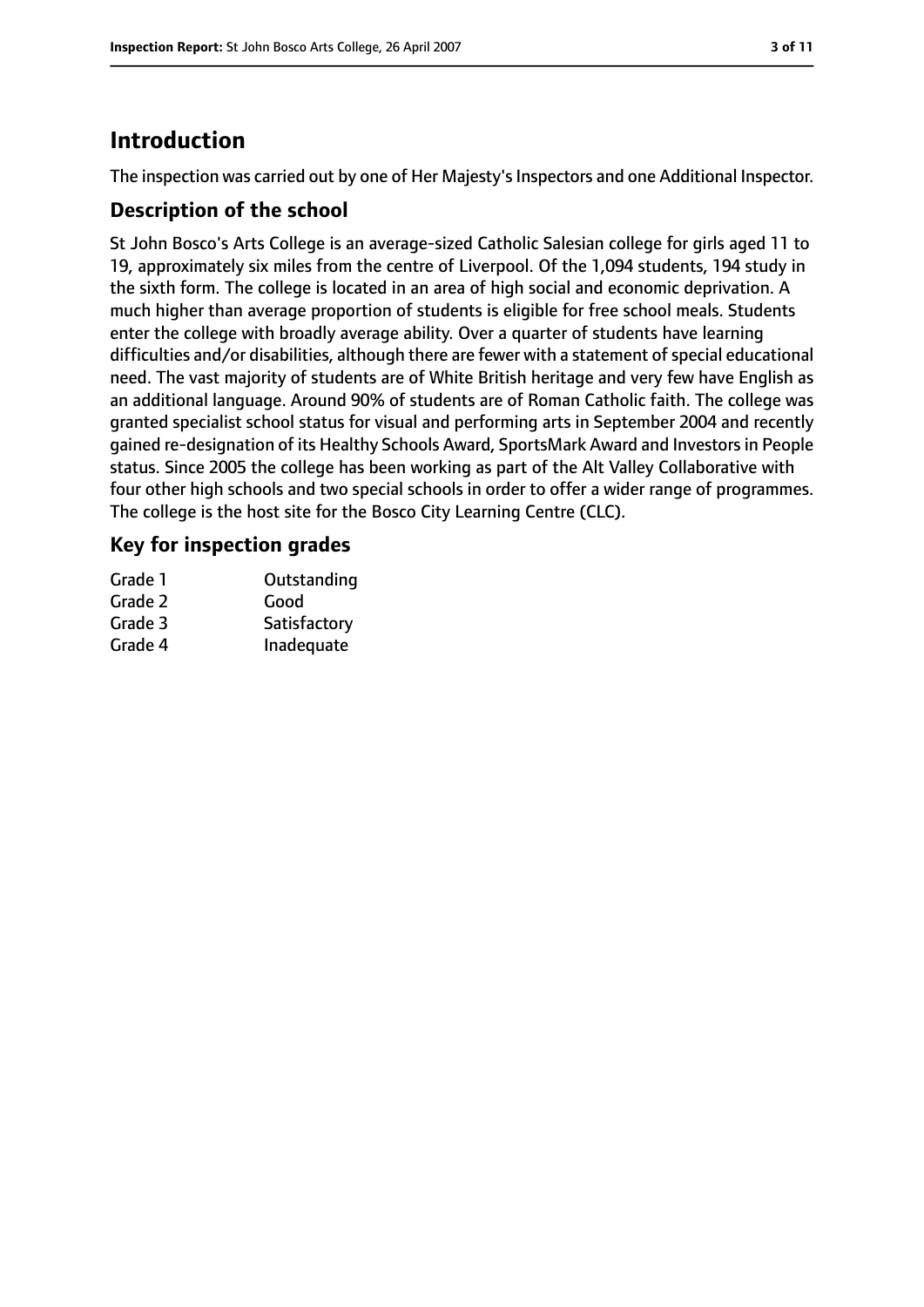# **Overall effectiveness of the school**

#### **Grade: 2**

St John Bosco Arts College is a good and improving college with outstanding features. The college is innovative in its approach to breaking down barriers to learning and raising students' aspirations. It is successfully living out its vision to make sure that 'every member of the college community has the opportunity to flourish and fulfil their potential with hope and confidence'.

Students make good progress through Years 7 to 11 although progress between subjects in the sixth form is variable and is a key challenge for the college. Students with learning difficulties and/or disabilities are very well supported and achieve well. The standards reached by all students in both the main college and sixth form are broadly average although standards of students' work in English at Key Stage 3 were below average in 2005/06. Students' work and individual achievements are widely celebrated throughout the college and this successfully inspires them and raises their self-esteem. Students' personal development and well-being is outstanding. The safety and well-being of students is given a high priority. The development of students' spiritual, moral, social and cultural development is superb and enables them to conduct themselves maturely and with confidence. There are good opportunities to make a positive contribution to the college and community particularly through the college's annual arts festival, which encourages students' team working skills. Effective work-related learning enables students to develop very good workplace skills and this supports their future economic prospects.

A culture of high expectations is promoted by teachers and managers. Students enjoy their lessons and develop very positive relationships with teachers, which contribute to students' excellent attitudes towards learning. Progression rates to the sixth form and to higher education (HE) are improving. The quality of teaching and learning is also improving because it is given an increasingly high profile and is monitored rigorously by senior managers. Equality of opportunity is promoted effectively around the college and in lessons. Attendance, although broadly average, is carefully tracked and is improving. The well maintained, high quality accommodation and specialist resources provide a creative and stimulating environment which is conducive to learning and which students value and respect.

The college has fostered, and continues to develop, very strong partnership arrangements which contribute significantly to its drive for improvement. The excellent links with the CLC, Alt Valley Collaborative and a Learning Network of primary and secondary schools enhance both the range and quality of provision. The main college provides an outstanding and highly inclusive curriculum which is continuously evolving in order to successfully meet the needs of all its learners. The good curriculum in the sixth form is also evolving rapidly and has improved markedly to offer a wider choice of academic and vocational options. This too is helping to raise standards and achievement. Care, guidance and support are outstanding in the main college. All students, including the most vulnerable, are very well provided for through rigorous safeguarding and careful monitoring to give them every chance to succeed. In the sixth form care, guidance and support are good overall, although effective academic guidance is not as strong as in the main college. It is improving to appropriately guide students to a more tailored curriculum. Pastoral support is very strong. The vast majority of parents hold the college's work in high regard.

The achievement of specialist college status has injected enthusiasm and released creativity in a variety of ways. Some subjects undertake more imaginative approaches to teaching, such as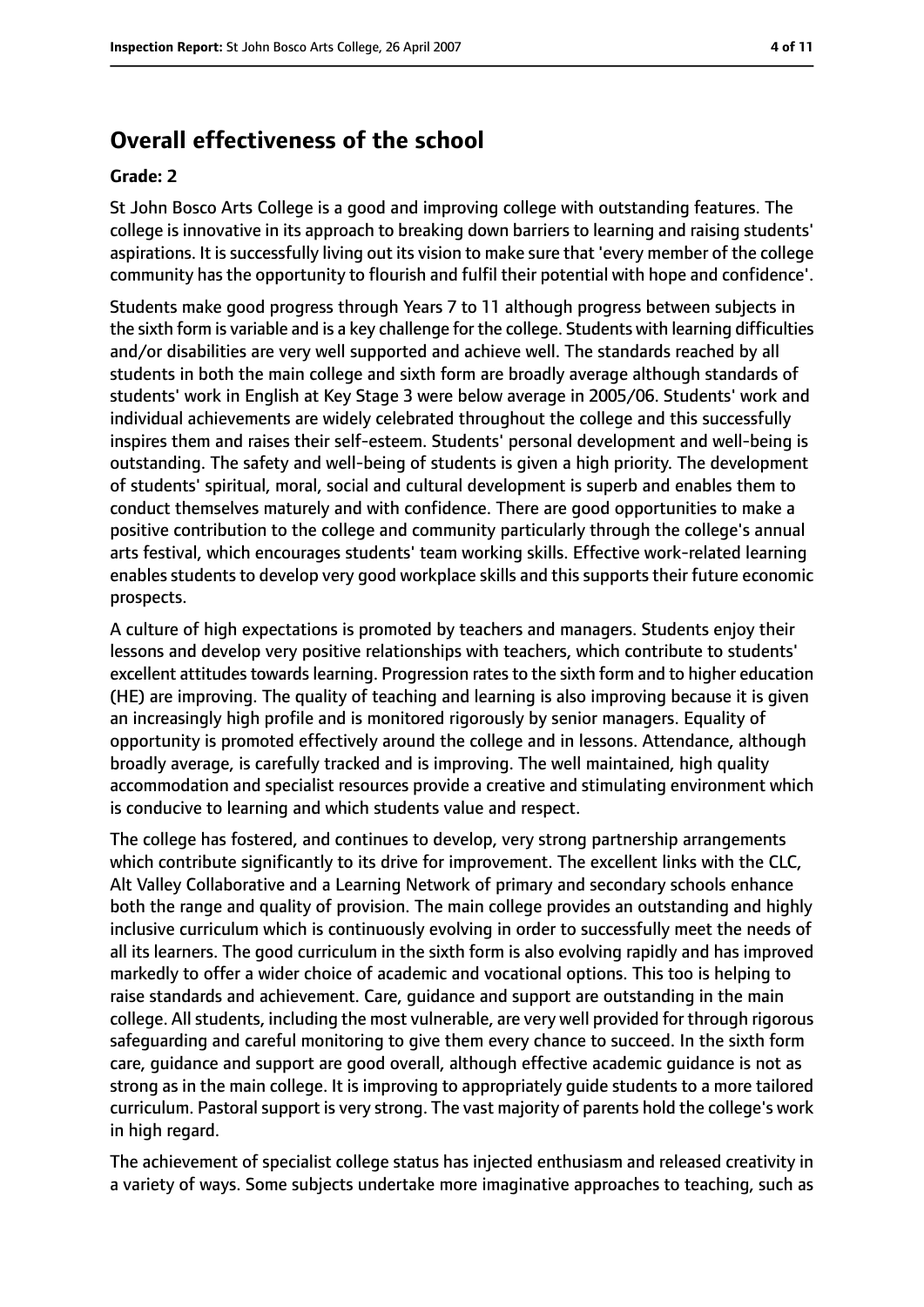role playing a forensic crime scene. Drama productions have become more ambitious and a new GCSE in music was added to the curriculum this year. The college achieved most of its targets for students' achievements in this area in 2005/06.

St John Bosco has good leadership and management. The leadership from the headteacher is outstanding. She, along with an enthusiastic and able senior management team and an experienced governing body, provide a clear direction for the college. The drive for high quality education for all learners is beginning to filter to all levels of management. The use of data and monitoring of performance have improved significantly and are now key factors in moving the college forward. Governors perform their duties well and provide support and challenge to the leadership team. The management of resources is good. Through relevant and supportive staff development and training all staff are encouraged to work to their strengths. In addition, significant investment has been made in information and communication technology (ICT) to support the learning environment. The college provides very good value for money.

The college's evaluation of its provision is largely accurate although it is too modest in its judgements of both students' personal development and well-being and of the main curriculum which inspectors raised from good to outstanding. Senior managers know the college well and use self-evaluation very effectively as a tool to promote improvement and target concerns. Pockets of underperformance still remain and it is too early to judge the full impact of all of the actions taken. The college has good capacity to improve its provision further.

## **Effectiveness and efficiency of the sixth form**

#### **Grade: 3**

The effectiveness of the sixth form is satisfactory and improving. Students do well on vocational courses but less well in some AS and A2 subjects. A range of initiatives to raise standards are in place and are beginning to take effect. The newly developed collaborative work with six local schools has significantly enriched the curriculum, providing a much wider choice of subjects and levels to match individual needs. Out-of-hours learning has been encouraged to enable students to extend learning into the evening and at weekends. Good links have been developed with local universities and the proportion of students progressing to HE has increased considerably over three years to 63%; this is significant considering many students come from families who do not necessarily have a history of entering HE. The college has rightly prioritised the uneven quality of teaching and assessment practice between subjects as a key area for development. Leadership and management of the sixth form are good. Underperforming subjects are quickly identified and swift action taken. There is good capacity for further improvement.

## **What the school should do to improve further**

- Improve standards in English at Key Stage 3.
- Ensure consistently high standards and rates of progress in the sixth form.

# **Achievement and standards**

#### **Grade: 2**

#### **Grade for sixth form: 3**

Standards on entry to Year 7 are broadly average; the proportion of higher attaining pupils is low and the numbers with learning difficulties and/or disabilities are high. Standards in national tests at the end of Year 9 have been rising over the last three years and were broadly average in 2005. In 2006, however, standards in English dropped significantly. The college has analysed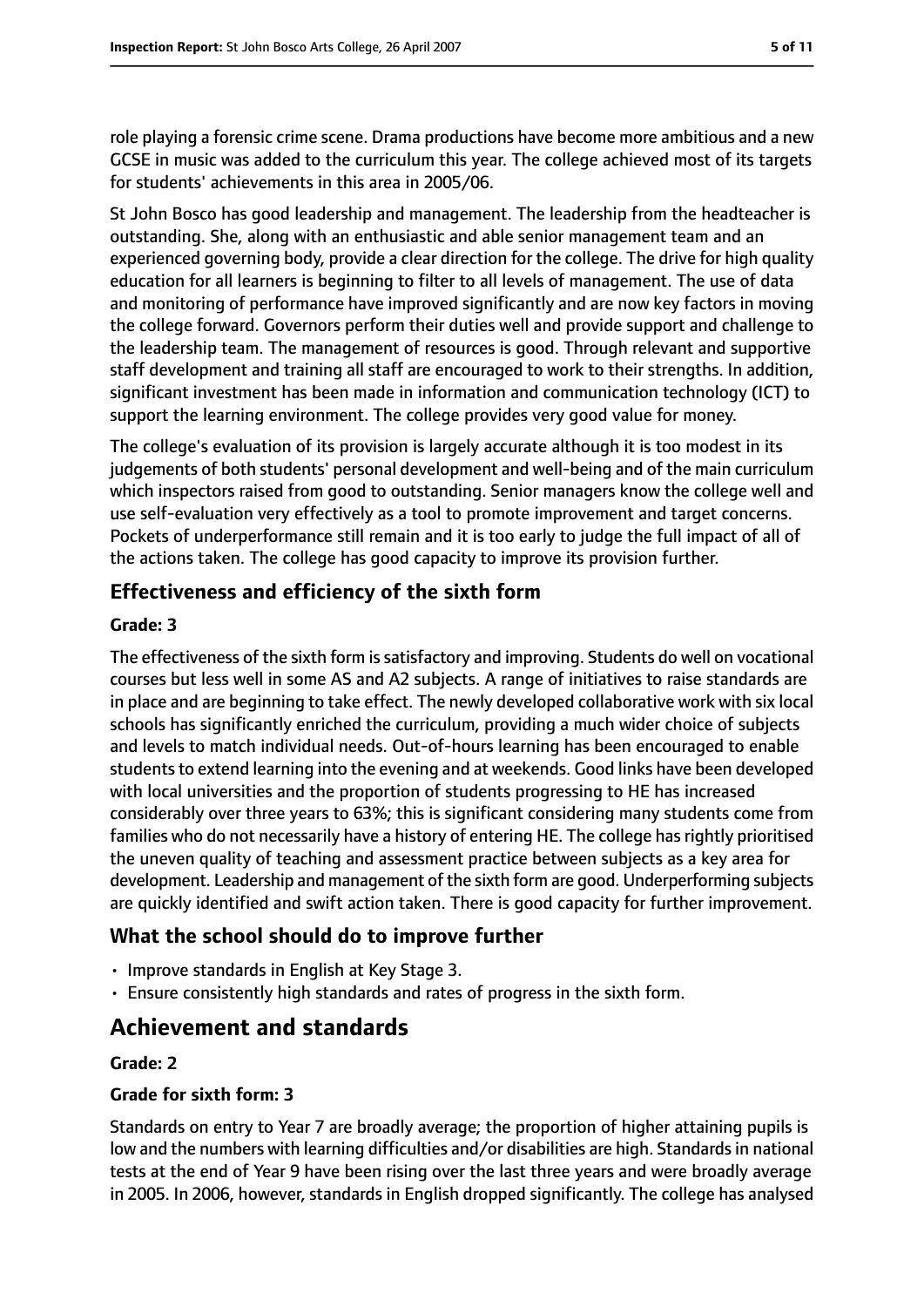carefully the reasons for this and has put in place measures to tackle this. Standards at the end of Year 11 have risen significantly for the last three years and confirm the overall good progress students make. In 2006 the college exceeded its targets. Students with learning difficulties and/or disabilities make similar progress to other students.

Achievement in Years 12 and 13 was satisfactory in 2006. From below average starting points students attained below average standards overall. Standards varied considerably in different subjects, however. The college has introduced strategies to improve achievement in Years 12 and 13 by, for example, expanding the range of courses and qualifications to meet the needs of students more effectively. This is already paying dividends and the college is able to demonstrate that achievement is improving rapidly.

# **Personal development and well-being**

### **Grade: 1**

### **Grade for sixth form: 1**

'The best thing about this college is the family atmosphere. It's not clinical. We count as individuals and the teachers really care for us and help us do our best'. This was one pupil's perceptive comment about her enthusiasm for life at the college. Students really enjoy coming to college. Attendance rates are improving. They are close to national averages and higher than local figures. Students' spiritual, moral, social and cultural development is outstanding and supported effectively by the Catholic values at the heart of the college. Their behaviour is exemplary. They are welcoming and polite to visitors. Students understand how important healthy living is and appreciate the college's healthy living programme which incorporates themes such as eating disorders and body image. Students feel safe and are confident that adults will help them with any concerns. Students make a good contribution to the community by raising money for charities and acting as 'buddies' to younger pupils, for example. The student council is an active body which is valued highly. By the time they leave college students are confident, inquisitive and articulate. Preparation for their future economic well-being is good.

# **Quality of provision**

## **Teaching and learning**

### **Grade: 2**

### **Grade for sixth form: 3**

Lessons are very well planned and effectively designed to meet the range of students' differing abilities. ICT is often used to very good effect to increase students' motivation and engagement. The quality of teaching and learning is more uneven in the sixth form but improving, a point recognised in the college's own evaluation. There is excellent support provided to enhance students' learning and raise aspirations. A range of well-attended additional activities such as coursework weekends, homework clubs and pre-examination warm up sessions successfully encourage many students to work as hard as they can. Assessment is generally used well to monitor students' progress against their learning targets. However, in some cases written feedback on students' work is too cursory and does not always give sufficiently detailed advice about what could be done to improve further. Most parents and/or carers are overwhelmingly supportive of the college's work. A well received 'revision skills session' for parents is held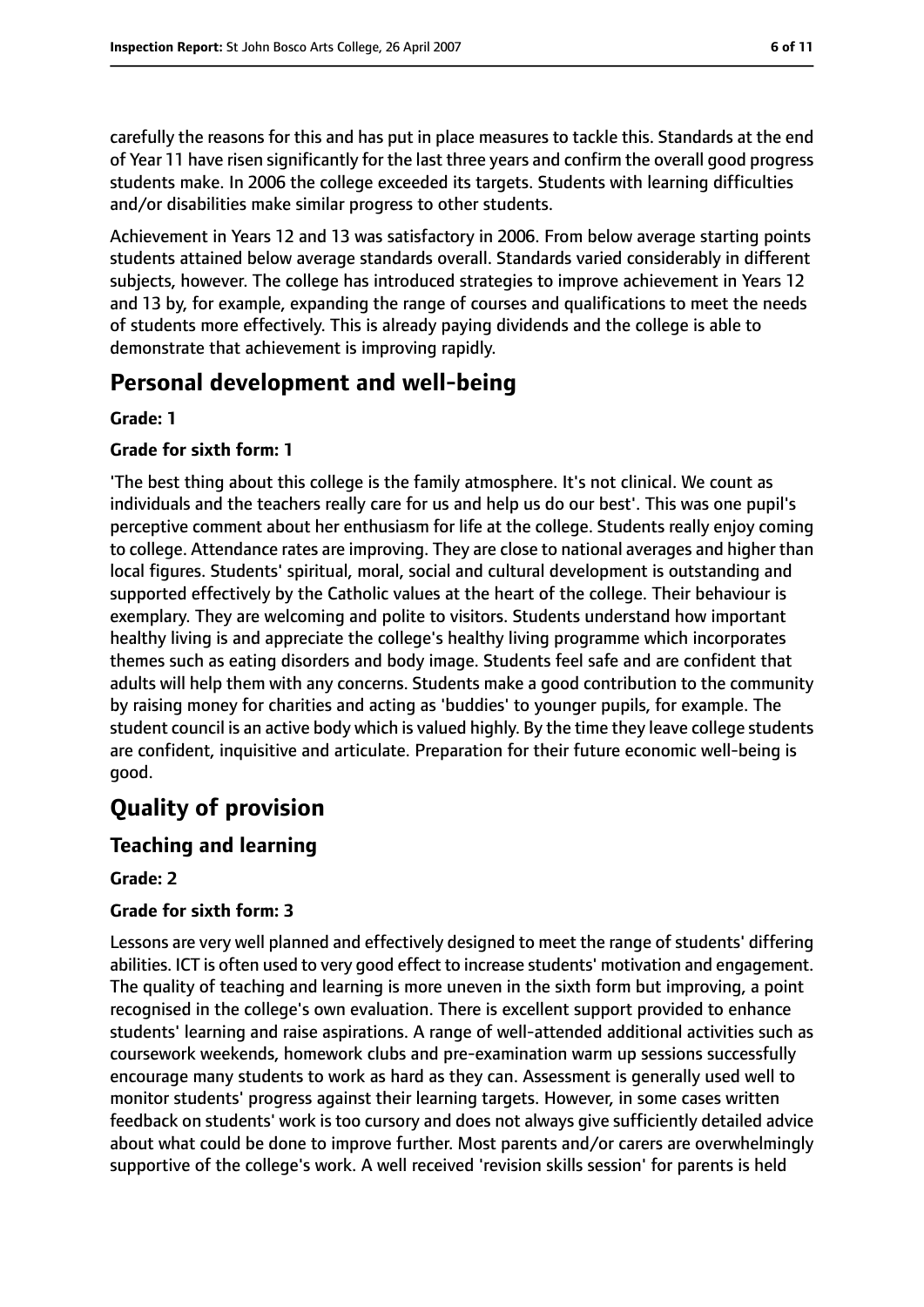annually to provide hints and tips on how they can best provide support through examinations periods.

## **Curriculum and other activities**

#### **Grade: 1**

#### **Grade for sixth form: 2**

The curriculum in the main college is outstanding and good in the sixth form. The recent introduction of three option pathways to cater for varying abilities and the introduction of modular-based courses in some subjects is proving successful in raising students' achievement and motivation. The specialist arts status has enhanced the curriculum and has encouraged other subjects to take a more creative approach to teaching and learning, such as performing a Spanish nativity play to local schools and using dance in science to demonstrate aspects of human biology. The range of extra-curricular activities is extensive, from trampolining to singing groups; they are well attended and highly valued by students. A range of evening classes such as salsa dancing are available for parents.

## **Care, guidance and support**

#### **Grade: 1**

#### **Grade for sixth form: 2**

Care, guidance and support for students in the main college are outstanding. In the sixth form they are good and improving rapidly to support students' academic progress. Rigorous monitoring and tracking of students' academic progress means that they know their targets and what they need to do to reach or exceed them. Procedures for ensuring the safety of students are firmly established and reviewed regularly. Effective transition arrangements ensure that students settle in quickly when they arrive. The college does all it can to guide students into suitable careers or study after Year 11. Students with learning difficulties and/or disabilities are identified early so that effective programmes can be set up to meet their needs. Liaison with outside agencies is wide reaching and highly effective. Students appreciate the care, guidance and support the chaplain provides. 'She's always there for us and we know she'll help and support us, if she can.'

# **Leadership and management**

#### **Grade: 2**

#### **Grade for sixth form: 2**

Leadership and management are good with good capacity to improve further. The headteacher provides excellent leadership, ably supported by a team of highly committed and experienced senior managers and governors. There is a clear focus on driving up standards which is beginning to permeate throughout the college, with increased levels of accountability amongst middle managers. The impact of key changes to the curriculum and an increased focus on learning are starting to make a real difference to the students' experience and achievements. A range of pilot programmes and initiatives are in place to further strengthen the quality of provision. The college is due to pilot the specialist 14 to 19 diploma in creative and media from 2008.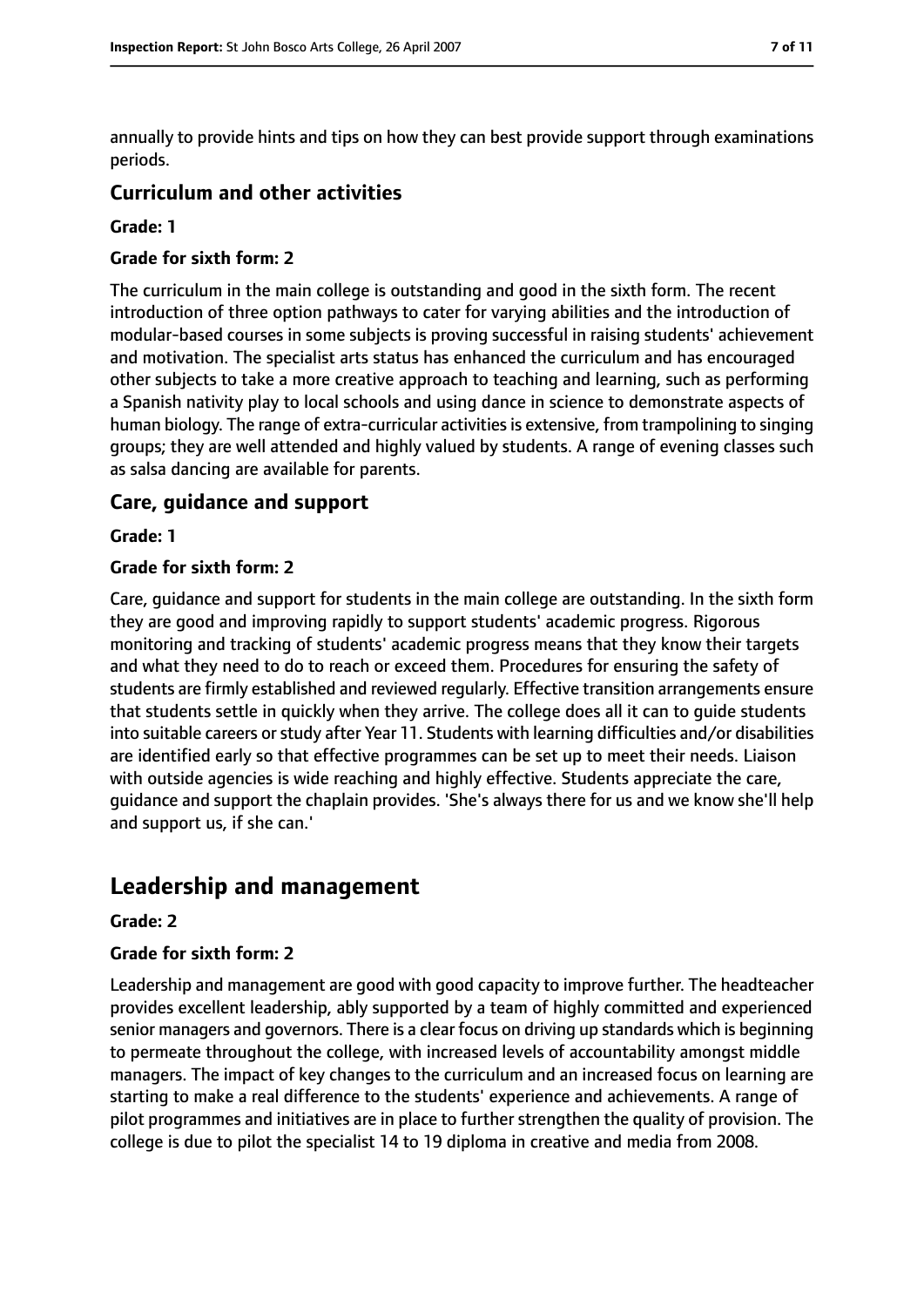**Any complaints about the inspection or the report should be made following the procedures set out in the guidance 'Complaints about school inspection', which is available from Ofsted's website: www.ofsted.gov.uk.**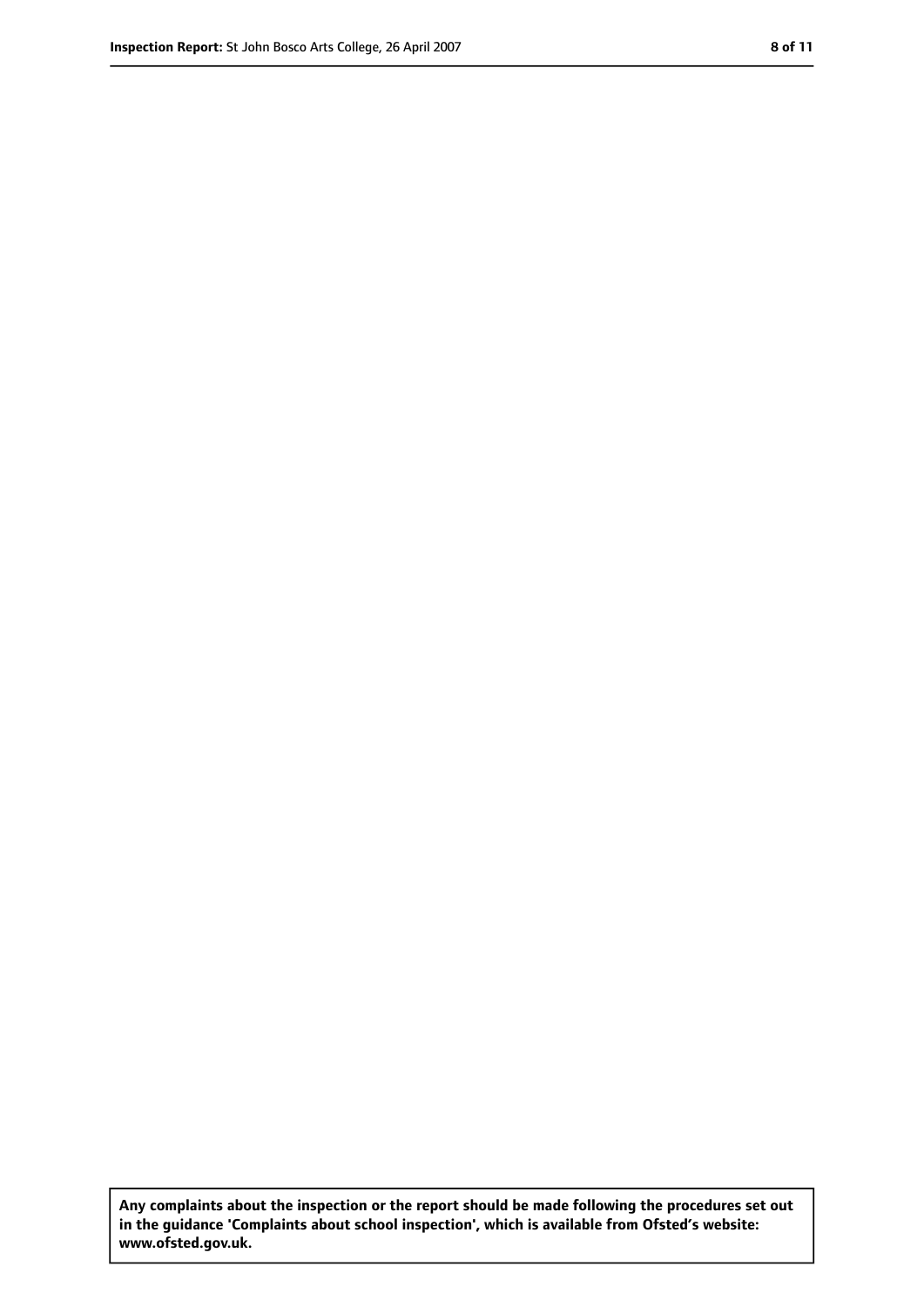#### **Annex A**

# **Inspection judgements**

| Key to judgements: grade 1 is outstanding, grade 2 good, grade 3 satisfactory, $\vert$ | School         | $16-19$ |
|----------------------------------------------------------------------------------------|----------------|---------|
| and arade 4 inadeauate                                                                 | <b>Overall</b> |         |

# **Overall effectiveness**

| How effective, efficient and inclusive is the provision of<br>education, integrated care and any extended services in meeting<br>the needs of learners? |     |     |
|---------------------------------------------------------------------------------------------------------------------------------------------------------|-----|-----|
| How well does the school work in partnership with others to<br>promote learners' well-being?                                                            |     |     |
| The effectiveness of the school's self-evaluation                                                                                                       |     |     |
| The capacity to make any necessary improvements                                                                                                         |     |     |
| Effective steps have been taken to promote improvement since<br>the last inspection                                                                     | Yes | Yes |

# **Achievement and standards**

| How well do learners achieve?                                                                               |  |
|-------------------------------------------------------------------------------------------------------------|--|
| The standards <sup>1</sup> reached by learners                                                              |  |
| How well learners make progress, taking account of any significant<br>variations between groups of learners |  |
| How well learners with learning difficulties and disabilities make<br>progress                              |  |

# **Personal development and well-being**

| How good is the overall personal development and<br>well-being of the learners?                                  |  |
|------------------------------------------------------------------------------------------------------------------|--|
| The extent of learners' spiritual, moral, social and cultural<br>development                                     |  |
| The behaviour of learners                                                                                        |  |
| The attendance of learners                                                                                       |  |
| How well learners enjoy their education                                                                          |  |
| The extent to which learners adopt safe practices                                                                |  |
| The extent to which learners adopt healthy lifestyles                                                            |  |
| The extent to which learners make a positive contribution to<br>the community                                    |  |
| How well learners develop workplace and other skills that will<br>contribute to their future economic well-being |  |

## **The quality of provision**

| How effective are teaching and learning in meeting the<br>full range of the learners' needs?          |  |
|-------------------------------------------------------------------------------------------------------|--|
| How well do the curriculum and other activities meet the<br>range of needs and interests of learners? |  |
| How well are learners cared for, guided and supported?                                                |  |

 $^1$  Grade 1 - Exceptionally and consistently high; Grade 2 - Generally above average with none significantly below average; Grade 3 - Broadly average to below average; Grade 4 - Exceptionally low.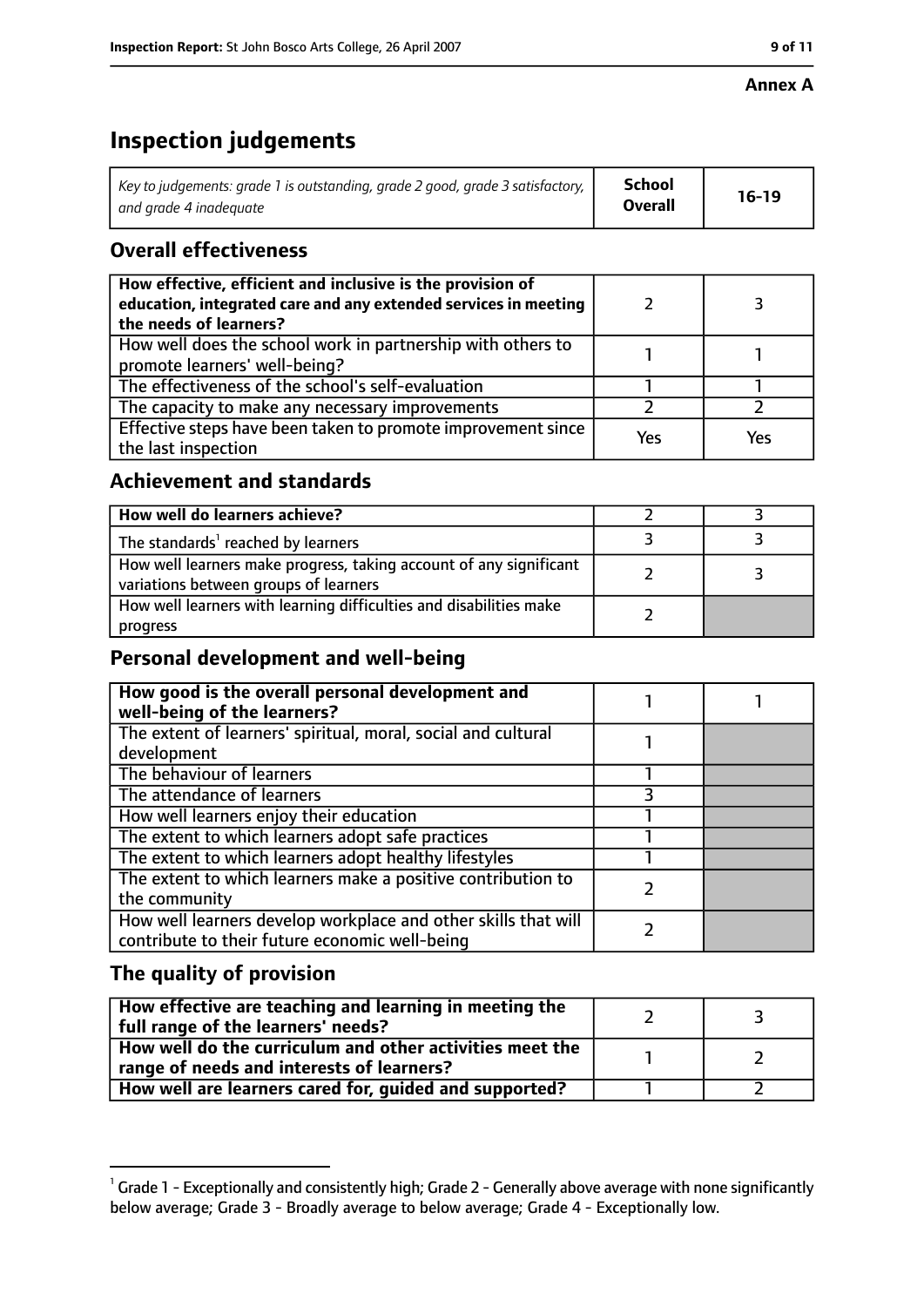#### **Annex A**

# **Leadership and management**

| How effective are leadership and management in raising<br>achievement and supporting all learners?                                                 |               |     |
|----------------------------------------------------------------------------------------------------------------------------------------------------|---------------|-----|
| How effectively leaders and managers at all levels set clear<br>direction leading to improvement and promote high quality of<br>care and education | $\mathcal{P}$ |     |
| How effectively performance is monitored, evaluated and<br>improved to meet challenging targets                                                    |               |     |
| How well equality of opportunity is promoted and discrimination<br>tackled so that all learners achieve as well as they can                        | フ             |     |
| How effectively and efficiently resources, including staff, are<br>deployed to achieve value for money                                             | 7             |     |
| The extent to which governors and other supervisory boards<br>discharge their responsibilities                                                     | 7             |     |
| Do procedures for safeguarding learners meet current<br>qovernment requirements?                                                                   | Yes           | Yes |
| Does this school require special measures?                                                                                                         | No            |     |
| Does this school require a notice to improve?                                                                                                      | <b>No</b>     |     |